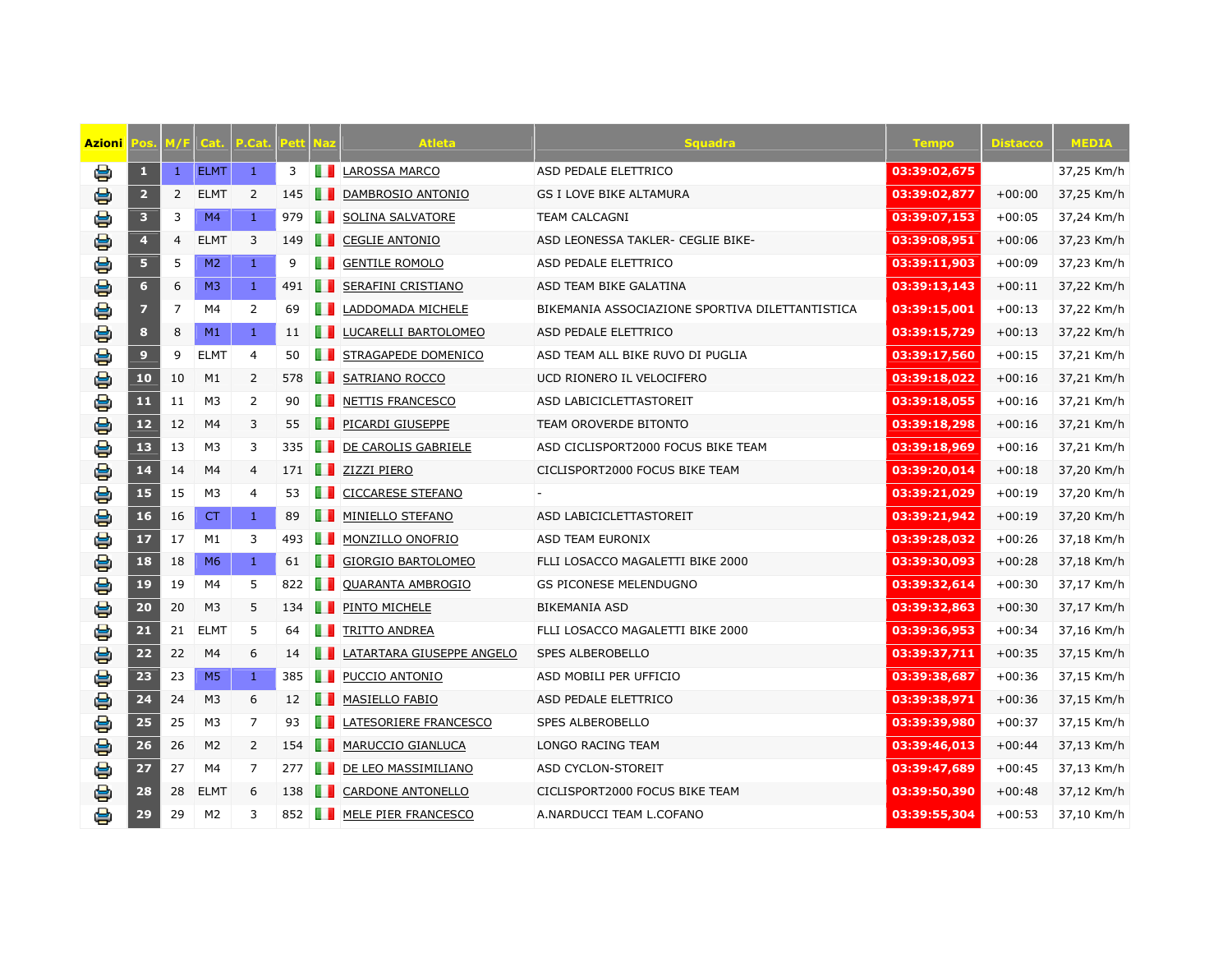| Azioni | 0S | 47 F | Cat            | .Cat           | <b>Peti</b> | <u>laz</u>   | <b>Atleta</b>            | <b>Squadra</b>                     | <b>Tempo</b> | <b>Distacco</b> | MEDIA      |
|--------|----|------|----------------|----------------|-------------|--------------|--------------------------|------------------------------------|--------------|-----------------|------------|
| e      | 30 | 30   | M4             | 8              | 284         |              | AGGIANO ELIA             | ASD GRUPPO CICLISTICO AIRONE       | 03:40:35,253 | $+01:33$        | 36,99 Km/h |
| ₿      | 31 | 31   | M1             | 4              | 10          |              | LA MANTIA ALEX           | ASD PEDALE ELETTRICO               | 03:40:36,444 | $+01:34$        | 36,99 Km/h |
| e      | 32 | 32   | M <sub>3</sub> | 8              | 13          |              | NAVEDORO GIUSEPPE        | <b>ASD PEDALE ELETTRICO</b>        | 03:40:36,548 | $+01:34$        | 36,99 Km/h |
| e      | 33 | 33   | <b>ELMT</b>    | $\overline{7}$ | 394         | ш            | RESTA CESARE FILIPPO     | ASD PEDALE ELETTRICO               | 03:41:33,756 | $+02:31$        | 36,83 Km/h |
| €      | 34 | 34   | M <sub>3</sub> | 9              | 146         | . .          | <b>FERRULLI VINCENZO</b> | <b>GS I LOVE BIKE ALTAMURA</b>     | 03:42:21,083 | $+03:19$        | 36,70 Km/h |
| e      | 35 | 35   | M <sub>5</sub> | 2              | 858         | П            | DE DONNO LUCIANO         | MAGLIE BIKE ASD                    | 03:44:05,098 | $+05:03$        | 36,41 Km/h |
| €      | 36 | 36   | M <sub>3</sub> | 10             | 274         |              | <b>VALENTE SALVATORE</b> | CARBINIA BIKE                      | 03:44:11,422 | $+05:09$        | 36,40 Km/h |
| €      | 37 | 37   | M <sub>2</sub> | 4              | 339         | w            | MONOPOLI GIOVANNI LUCA   | ASD CICLISPORT2000 FOCUS BIKE TEAM | 03:44:25,788 | $+05:23$        | 36,36 Km/h |
| e      | 38 | 38   | M6             | 2              | 103         | . .          | <b>MUSCI FRANCESCO</b>   | ASD TEAM MMBIKE ANDRIA             | 03:44:28,835 | $+05:26$        | 36,35 Km/h |
| €      | 39 | 39   | M4             | 9              | 140         | a a          | PALMISANO VITO           | CICLISPORT2000 FOCUS BIKE TEAM     | 03:46:28,794 | $+07:26$        | 36,03 Km/h |
| €      | 40 | 40   | M1             | 5              | 94          | 80           | GIGLIO AGOSTINO          | TEAM EVOLUZIONE                    | 03:46:35,037 | $+07:33$        | 36,01 Km/h |
| e      | 41 | 41   | M3             | 11             | 881         | . .          | DE BIASE GIUSEPPE        | <b>SPES ALBEROBELLO</b>            | 03:46:42,774 | $+07:40$        | 35,99 Km/h |
| e      | 42 | 42   | M7             | $\mathbf{1}$   | 47          |              | GIANNUZZI GIUSEPPE       | <b>ASD EURONIX TEAM</b>            | 03:46:49,358 | $+07:47$        | 35,98 Km/h |
| 8      | 43 | 43   | M4             | 10             | 33          | m            | DAPRILE MASSIMO          | ASD AMATORI PUTIGNANO              | 03:46:55,443 | $+07:53$        | 35,96 Km/h |
| €      | 44 | 44   | M <sub>3</sub> | 12             | 139         | n n          | <b>CARDONE FRANCESCO</b> | CICLISPORT2000 FOCUS BIKE TEAM     | 03:47:19,071 | $+08:17$        | 35,90 Km/h |
| €      | 45 | 45   | M <sub>2</sub> | 5              | 172         |              | ABBRACCIAVENTO GIUSEPPE  | CICLISPORT2000 FOCUS BIKE TEAM     | 03:47:20,750 | $+08:18$        | 35,89 Km/h |
| €      | 46 | 46   | M <sub>2</sub> | 6              | 43          | . .          | <b>SANESE SAVINO</b>     | ASD AMATORI PUTIGNANO              | 03:47:27,048 | $+08:25$        | 35,88 Km/h |
| ₿      | 47 | 47   | M <sub>5</sub> | 3              | 127         | ш            | LOIZZO MARIO             | <b>BIKEMANIA ASD</b>               | 03:47:29,841 | $+08:27$        | 35,87 Km/h |
| €      | 48 | 48   | M <sub>3</sub> | 13             | 173         | n n          | <b>CARLONE MICHELE</b>   | FLLI LOSACCO MAGALETTI BIKE 2000   | 03:47:32,689 | $+08:30$        | 35,86 Km/h |
| e      | 49 | 49   | M4             | 11             | 355         |              | BODINIZZO MATTEO         | ASD CICLOAMATORI VIESTE            | 03:47:59,847 | $+08:57$        | 35,79 Km/h |
| €      | 50 | 50   | M3             | 14             | 798         |              | LIUZZI CIRO              | <b>BIKEMANIA ASD</b>               | 03:48:11,233 | $+09:09$        | 35,76 Km/h |
| €      | 51 | 51   | M <sub>3</sub> | 15             | 796         | <b>THE R</b> | CHIARELLI MARTINO        | <b>BIKEMANIA ASD</b>               | 03:48:11,953 | $+09:09$        | 35,76 Km/h |
| €      | 52 | 52   | M <sub>3</sub> | 16             | 46          | a a          | VIGLIONE PAOLO           | ASD AMATORI PUTIGNANO              | 03:51:30,080 | $+12:28$        | 35,25 Km/h |
| €      | 53 | 53   | M <sub>2</sub> | 7              | 896         | m            | RIPA ANDREA              | SQUADRA NON SPECIFICATA            | 03:58:22,878 | $+19:20$        | 34,23 Km/h |
| e      | 54 | 54   | M4             | 12             | 170         | ш            | SEMERARO COSIMO          | CICLISPORT2000 FOCUS BIKE TEAM     | 03:58:23,340 | $+19:21$        | 34,23 Km/h |
| ₿      | 55 | 55   | M4             | 13             | 815         | Ш            | ZILLI PIERLUIGI          | CICLISTICA VERNOLESE               | 03:58:37,502 | $+19:35$        | 34,20 Km/h |
| e      | 56 | 56   | M7             | 2              | 366         | . .          | PORZIO VITO ANTONIO      | ASD GS PEDALE MASSAFRA             | 03:58:38,355 | $+19:36$        | 34,19 Km/h |
| e      | 57 | 57   | M <sub>5</sub> | 4              | 137         |              | FERILLI MASSIMO          | <b>GC CAPOLEUCA</b>                | 03:58:45,512 | $+19:43$        | 34,18 Km/h |
| e      | 58 | 58   | M <sub>5</sub> | 5              | 278         | m            | <b>MANTI DARIO</b>       | <b>ASD CYCLON-STOREIT</b>          | 03:58:47,490 | $+19:45$        | 34,17 Km/h |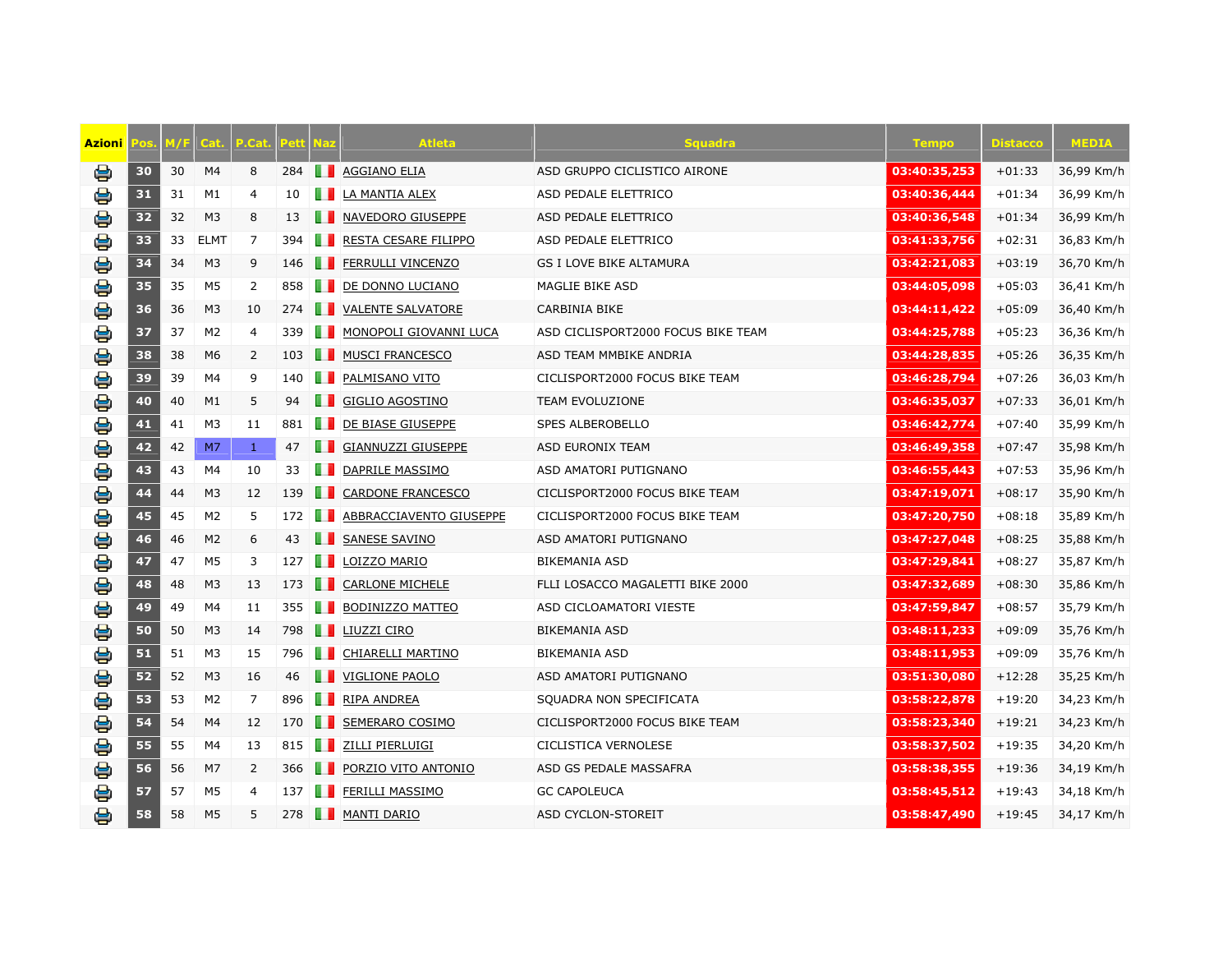| Azioni |    | VI / F | Cat            | $.$ Cat $\overline{ }$ |     | <u>laz</u>   | <b>Atleta</b>            | <b>Squadra</b>                                | <b>Tempo</b> | Distacco | <b>MEDIA</b> |
|--------|----|--------|----------------|------------------------|-----|--------------|--------------------------|-----------------------------------------------|--------------|----------|--------------|
| e      | 59 | 59     | M <sub>3</sub> | 17                     | 877 |              | <b>RUBINO TOMMASO</b>    | POLISPORT CICLO CLUB FASANO ASD               | 03:58:49,272 | $+19:47$ | 34,17 Km/h   |
| e      | 60 | 60     | M <sub>7</sub> | 3                      | 106 |              | SOLDATO ALFONSO          | ASD TEAM MMBIKE ANDRIA                        | 03:58:50,609 | $+19:48$ | 34,16 Km/h   |
| e      | 61 | 61     | M1             | 6                      | 225 |              | <b>BABBO BARTOLOMEO</b>  | ASD 2 RUOTE MOLA DI BARI                      | 03:58:55,442 | $+19:53$ | 34,15 Km/h   |
| e      | 62 | 62     | M <sub>6</sub> | 3                      | 158 | m            | <b>BENIZIO RAFFAELE</b>  | TEAM AMICI DI SIMONE                          | 03:59:05,715 | $+20:03$ | 34,13 Km/h   |
| ₿      | 63 | 63     | M4             | 14                     | 71  |              | POLIMENO GIANLUCA        | CICLISTICA VERNOLESE                          | 03:59:19,068 | $+20:17$ | 34,10 Km/h   |
| €      | 64 | 64     | M3             | 18                     | 45  |              | <b>VALLETTI LUCA</b>     | ASD AMATORI PUTIGNANO                         | 03:59:30,711 | $+20:28$ | 34,07 Km/h   |
| e      | 65 | 65     | M1             | 7                      | 48  |              | SUSCA ROBERTO            | NRG BIKE                                      | 04:00:04,141 | $+21:02$ | 33,99 Km/h   |
| €      | 66 | 66     | M4             | 15                     | 980 |              | IACURTI ROSARIO          | <b>TEAM CESARO FALASCA</b>                    | 04:04:21,326 | $+25:19$ | 33,39 Km/h   |
| 8      | 67 | 67     | M <sub>5</sub> | 6                      | 583 | n n          | DE GENNARO LUIGI         | US INTERNAPLES MILANO SPORT                   | 04:04:22,344 | $+25:20$ | 33,39 Km/h   |
| €      | 68 | 68     | M4             | 16                     | 266 | . .          | DE NAPOLI RAFFAELE       | ASD BELVEDERE                                 | 04:04:24,635 | $+25:22$ | 33,39 Km/h   |
| e      | 69 | 69     | M6             | 4                      | 157 | m            | D'ALO' PALMINO           | RHBIKE TEAM                                   | 04:04:26,162 | $+25:24$ | 33,38 Km/h   |
| e      | 70 | 70     | M4             | 17                     | 110 |              | <b>ERCOLINO LUIGI</b>    | ASD TEAM PADRE PIO                            | 04:04:27,636 | $+25:25$ | 33,38 Km/h   |
| e      | 71 | 71     | M4             | 18                     | 136 | n n          | VASSALLO GIUSEPPE        | BIKEMANIA ASD                                 | 04:04:42,128 | $+25:40$ | 33,35 Km/h   |
| €      | 72 | 72     | M4             | 19                     | 67  |              | PARISI MICHELANGELO      | ASD VELOCLUB MOLFETTA                         | 04:04:42,711 | $+25:40$ | 33,35 Km/h   |
| e      | 73 | 73     | M4             | 20                     | 774 | m            | CAMBARERI VINCENZO       | ASDILETTANTISTICA ASD TEKNO BIKE PUTIGNANO BA | 04:04:42,910 | $+25:40$ | 33,34 Km/h   |
| €      | 74 | 74     | M <sub>3</sub> | 19                     | 981 | . .          | D'AURIA SEBASTIANO       | <b>TEAM CPS</b>                               | 04:04:43,127 | $+25:41$ | 33,34 Km/h   |
| 8      | 75 | 75     | M <sub>5</sub> | 7                      | 512 | <b>THE R</b> | <b>COFANO LUIGI</b>      | A NARDUCCI TEAM L COFANO                      | 04:04:43,540 | $+25:41$ | 33,34 Km/h   |
| €      | 76 | 76     | M <sub>5</sub> | 8                      | 85  | n n          | <b>FILICE ROBERTO</b>    | ASD DREAM TEAM COSENZA                        | 04:05:28,033 | $+26:26$ | 33,24 Km/h   |
| ₿      | 77 | 77     | M <sub>3</sub> | 20                     | 221 |              | MADAGHIELE SALVATORE     | <b>TEAM FUORISOGLIA</b>                       | 04:06:09,299 | $+27:07$ | 33,15 Km/h   |
| e      | 78 | 78     | M <sub>6</sub> | 5                      | 30  | a a          | <b>BIASI PIETRO</b>      | ASD AMATORI PUTIGNANO                         | 04:07:45,808 | $+28:43$ | 32,93 Km/h   |
| €      | 79 | 79     | M3             | 21                     | 806 |              | SOLETI NICOLA            | CHIALA CYCLING TEAM LOCOROTONDO               | 04:10:13,416 | $+31:11$ | 32,61 Km/h   |
| e      | 80 | 80     | M <sub>5</sub> | 9                      | 70  |              | RAHO EDOARDO             | ASD CICLISMO MASSAFRA                         | 04:10:32,075 | $+31:30$ | 32,57 Km/h   |
| €      | 81 | 81     | M7             | 4                      | 109 |              | <b>AZZARONE GIUSEPPE</b> | ASD TEAM PADRE PIO                            | 04:10:41,132 | $+31:39$ | 32,55 Km/h   |
| e      | 82 | 82     | M <sub>6</sub> | 6                      | 41  | n n          | MEZZAPESA PATRIZIO       | ASD AMATORI PUTIGNANO                         | 04:10:43,217 | $+31:41$ | 32,55 Km/h   |
| €      | 83 | 83     | M <sub>6</sub> | 7                      | 40  | H            | MELE VITO                | ASD AMATORI PUTIGNANO                         | 04:10:44,354 | $+31:42$ | 32,54 Km/h   |
| e      | 84 | 84     | M1             | 8                      | 21  |              | DEL LATTE MICHELE        | ASD CANUSIUM BIKE                             | 04:10:59,330 | $+31:57$ | 32,51 Km/h   |
| e      | 85 | 85     | M <sub>5</sub> | 10                     | 343 |              | SOLIDA SALVATORE         | ASD CICLISPORT2000 FOCUS BIKE TEAM            | 04:10:59,993 | $+31:57$ | 32,51 Km/h   |
| e      | 86 | 1      | W              | $\mathbf{1}$           | 6   |              | DI NUNNO ROSA            | ASD PEDALE ELETTRICO                          | 04:13:47,438 | $+34:45$ | 32,15 Km/h   |
| e      | 87 | 86     | M <sub>5</sub> | 11                     | 39  |              | <b>LA LOSAVIO VITO</b>   | ASD AMATORI PUTIGNANO                         | 04:14:55,325 | $+35:53$ | 32,01 Km/h   |